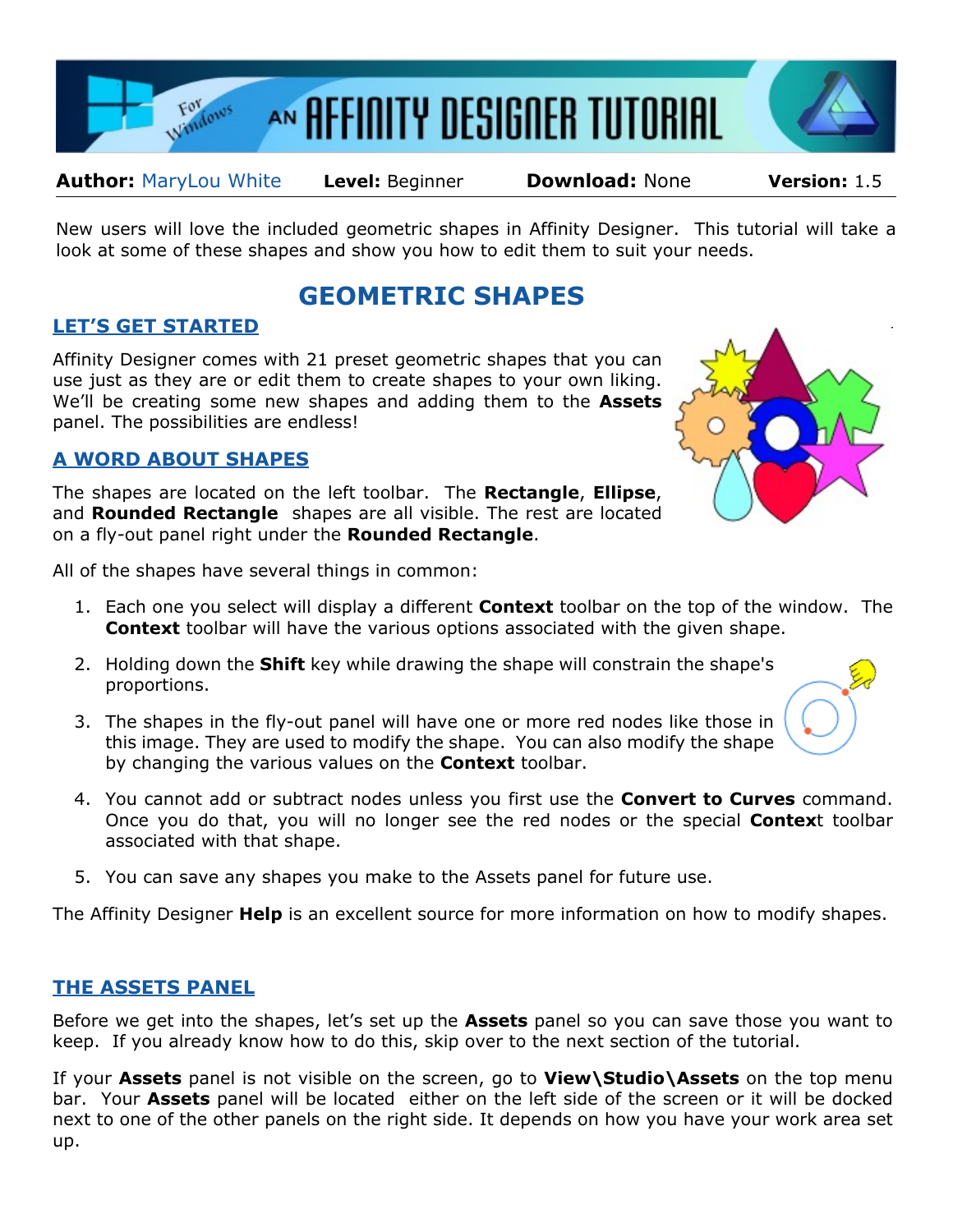- 1. Click the drop-down menu on the **Asset** panel and select **Create Subcategory**. The new sub category will automatically be called **Assets** and will appear at the bottom of the list if you have other subcategories.
- 2. Click the drop-down menu next to the new subcategory and select **Rename**. Type **My Shapes** (or whatever you want to call it) in the popup window and click **OK**.
- 3. To test it, draw a **Rectangle** shape. Click the menu on the M**y Shapes** category, then select **Add from Selection**. Click the **My Shapes** category and you should see your rectangle. You can add all of your shapes in this manner. To remove a shape, right-click the shape and select **Delete Asset.**

It is important to note that once you save your shapes to the **Assets** panel, you can drag one back into the workspace and the settings will display in the **Context** toolbar. You can continue to edit the shape as much as you want as long as you do not **Convert to Curves**.

Now that we have a place to store our shapes, it's time to have some fun and make some new ones.

#### **CUSTOM SHAPES**

Let's start with the star. Using the **Move b** tool, select the **Star** from the preset shapes and draw out a 5-point star. Drag the top center red node downward as far as it will go. This will create the petals shape as in the second image below.

You can create your shapes by moving the red nodes or by changing the values on the **Context** toolbar. Make any or all of the shapes below by changing the values on the **Context** toolbar, then add them to your **Assets** panel. You will end up with a very nice "library" of editable shapes.

Enjoy!!